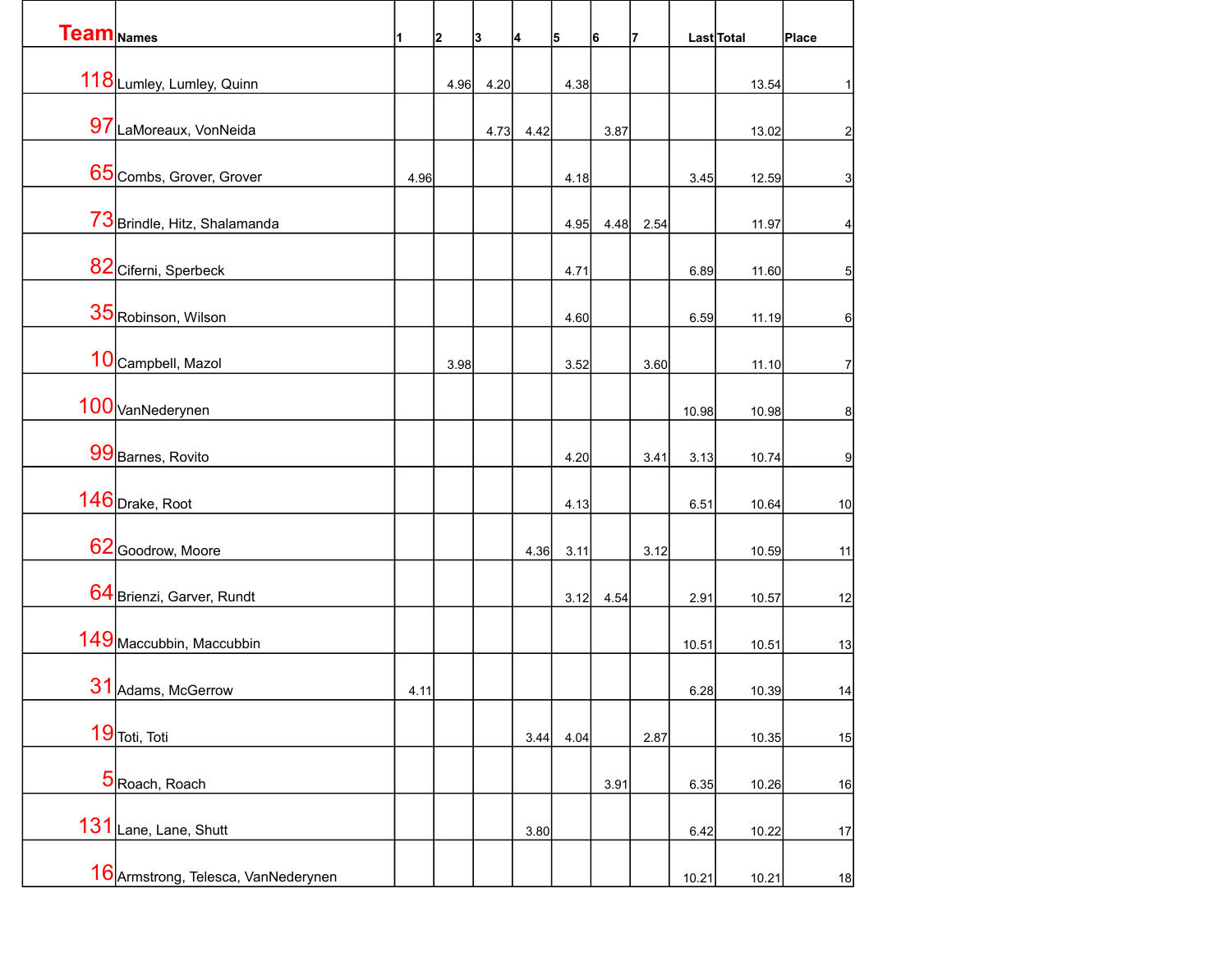| 123 Kelly, Kelly                | 3.60 | 3.40 |      |      |      | 2.91 |             |      | 9.91 | 19     |
|---------------------------------|------|------|------|------|------|------|-------------|------|------|--------|
| 75 Ott, Olmstead                |      |      |      |      | 3.64 | 3.75 | 2.41        |      | 9.80 | 20     |
|                                 |      |      |      |      |      |      |             |      |      |        |
| 3 Gonyeau, Urban                | 3.31 | 3.27 | 3.14 |      |      |      |             |      | 9.72 | 21     |
| 115 Monini, Monini              |      |      |      |      |      |      |             | 9.68 | 9.68 | 22     |
| 38 Matthews, Narolis, Narolis   |      |      | 3.66 |      |      |      |             | 5.98 | 9.64 | 23     |
| 33 Perfetto, Perfetto           |      |      |      | 4.02 | 2.97 |      |             | 2.54 | 9.53 | 24     |
| 22 VanAlstine, Funk             |      |      |      | 4.33 |      |      |             | 5.15 | 9.48 | 25     |
| 32 Caler, Rease                 |      |      |      |      | 3.80 |      |             | 5.65 | 9.45 | 26     |
| 17 Anderson, Anderson, Houppert |      |      |      |      |      |      |             | 9.43 | 9.43 | 27     |
| 40 Turner, Turner, Drake        |      |      |      |      |      |      |             |      |      |        |
|                                 |      |      |      |      | 4.81 |      |             | 4.60 | 9.41 | 28     |
| 24 Booth, Booth, Warzcok        |      |      |      |      | 3.36 |      |             | 6.03 | 9.39 | 29     |
| 112 Altavilla, Mead, Rutkowski  |      |      |      |      | 3.42 |      | 3.31        | 2.64 | 9.37 | $30\,$ |
| 2Ferri, Ferri, Nasello          |      |      |      |      |      |      | 4.96        | 4.29 | 9.25 | 31     |
| 9 Gertis, Knauss, Knauss        |      |      |      |      |      |      | 3.51        | 5.62 | 9.13 | 32     |
| 121 Johnson, Shamp              |      |      |      |      |      |      |             | 9.00 | 9.00 | 33     |
| Buck, Harper, Strong            |      |      |      |      |      | 3.74 |             | 5.20 | 8.94 |        |
|                                 |      |      |      |      |      |      |             |      |      | 34     |
| 102 LaClair, Parmer             |      |      |      |      | 3.37 |      | $3.00$ 2.57 |      | 8.94 | 35     |
| 23 Allen, Haley, Kroop          |      |      |      |      |      | 3.54 |             | 5.35 | 8.89 | 36     |
| 95 Lumley, Wrubel               |      |      |      | 3.61 |      |      |             | 5.28 | 8.89 | $37\,$ |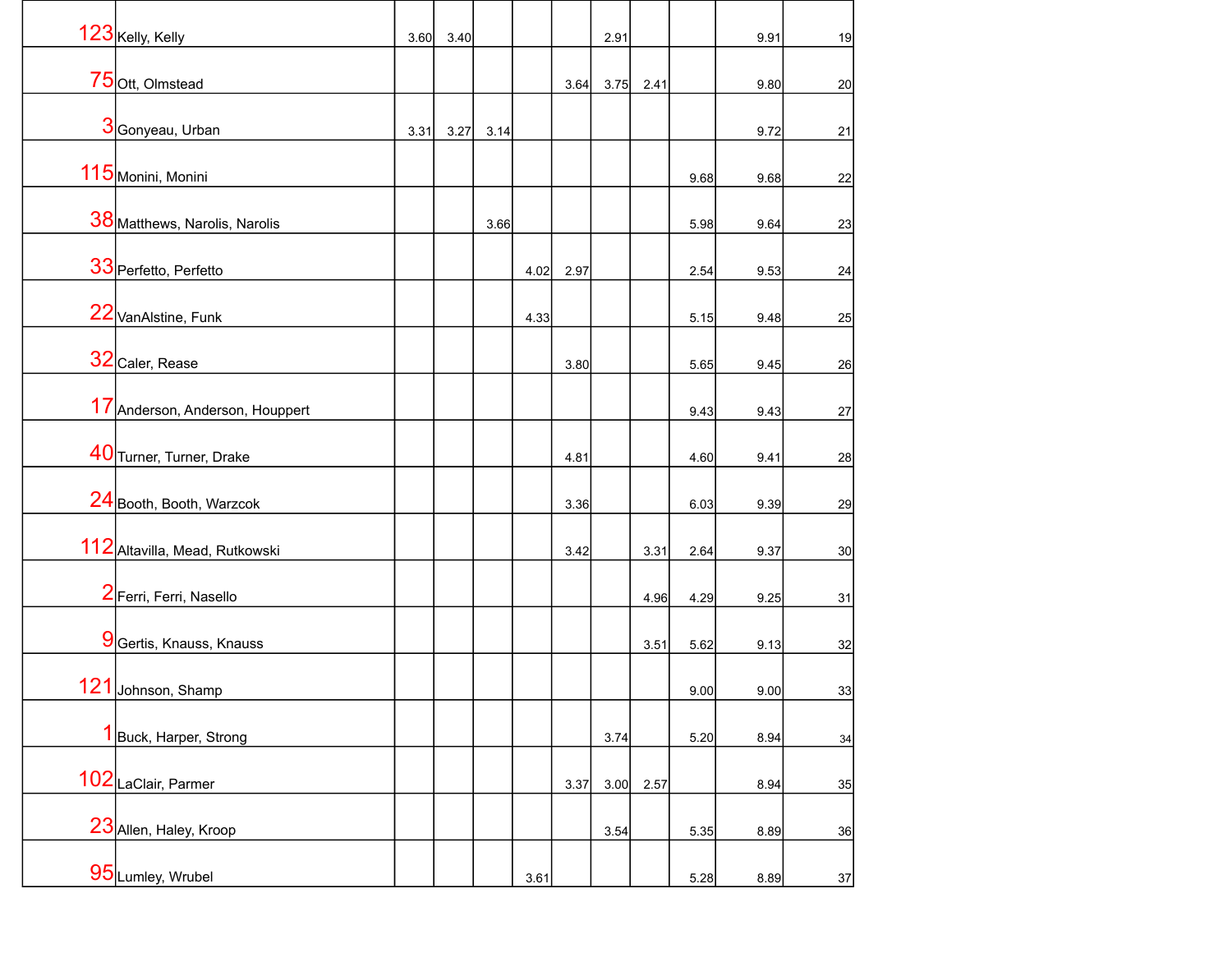| 41 Caler, Caler                   |      |      |      |      |      |      |      | 8.78 | 8.78 | 38     |
|-----------------------------------|------|------|------|------|------|------|------|------|------|--------|
| 101 Lown, Allen, Ingalls          | 2.33 | 3.27 |      |      | 3.17 |      |      |      | 8.77 | 39     |
| 83 Boyer, Moore                   |      |      | 3.33 |      |      |      | 2.77 | 2.61 | 8.71 | 40     |
| 130 Pellegrino, Pellegrino, Payne | 2.82 |      |      |      |      |      |      | 5.82 | 8.64 | 41     |
| 45 Buckmann, Buckmann             |      |      |      |      | 3.78 |      |      | 4.79 | 8.57 | 42     |
| 11 Redmond                        |      | 3.18 |      |      | 3.03 |      | 2.35 |      | 8.56 | 43     |
| 29 Coup, Lutz, Showers            |      |      |      | 3.49 |      |      |      | 4.93 | 8.42 | 44     |
| 46 Schiszler, Spellicy, French    | 3.71 |      |      |      |      |      |      | 4.68 | 8.39 | 45     |
| 94 Wise, Wise, Morsch             |      |      |      | 2.98 |      | 2.58 | 2.82 |      | 8.38 | 46     |
| 44 Herritt, McCollum              |      |      |      |      |      |      | 5.81 | 2.38 | 8.19 | $47\,$ |
| 47 Pierce, Speech                 |      |      |      | 5.92 |      | 2.27 |      |      | 8.19 | 48     |
| 136 Spaulding, Spaulding          | 2.51 |      |      |      | 3.27 |      | 2.35 |      | 8.13 | 49     |
| 133 Burch, Burch, Heaton          |      | 2.97 |      |      |      | 2.61 |      | 2.49 | 8.07 | 50     |
| 104 Murray, Smith, Smith          |      |      |      |      |      |      |      | 8.01 | 8.01 | 51     |
| 126 Stahl, Steward, Smith         |      |      |      |      |      |      | 2.42 | 5.51 | 7.93 | 52     |
| 140 Booth, Perkins, Perkins       |      |      |      |      |      |      |      | 7.75 | 7.75 | 53     |
| 12 Dishaw, Dishaw, Dishaw         |      |      |      |      |      |      |      | 7.65 | 7.65 | 54     |
| $27$ Ash, Ash                     |      |      |      |      |      |      |      | 7.57 | 7.57 | 55     |
| 128 Hammon, Sgroi                 |      |      |      |      |      |      |      | 7.39 | 7.39 | 56     |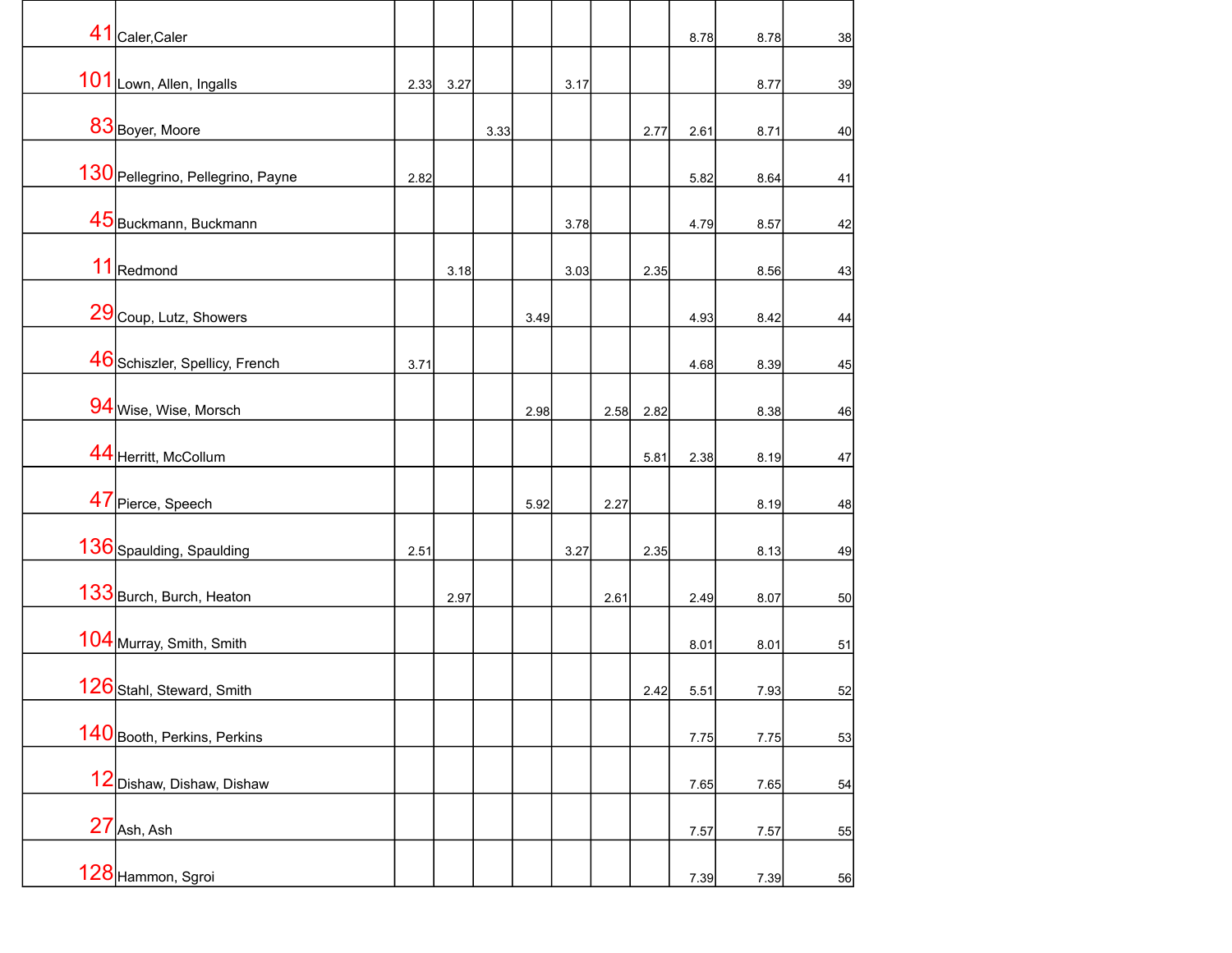|    | 52 MacDonald, MacDonald     |      |      |      |      |      |      | 7.28 | 7.28 | 57            |
|----|-----------------------------|------|------|------|------|------|------|------|------|---------------|
|    | 142 Annis, Annis, Dibble    | 2.47 |      |      |      |      |      | 4.80 | 7.27 | 58            |
|    |                             |      |      |      |      |      |      |      |      |               |
|    | 20 Johnson, Ziarko          |      |      |      |      |      |      | 7.04 | 7.04 | 59            |
|    | 49 Davis, Staie             |      |      |      |      |      |      | 7.03 | 7.03 | 60            |
|    | 110 Miller, Stickler        |      |      |      |      |      |      | 7.01 | 7.01 | 61            |
|    | 93 Janssen, Spencer         |      |      |      |      |      |      | 6.71 | 6.71 | 62            |
| 87 | Green, Kroll                |      |      |      |      |      |      | 6.59 | 6.59 | 63            |
|    | 105 Harrington, Wilbur      |      |      |      |      |      |      | 6.01 | 6.01 | 64            |
|    | 107 Brugno, Brugno, Daniels |      |      |      |      |      |      | 6.01 | 6.01 | 65            |
|    | 122 Miura, St. Hilaire      |      | 5.90 |      |      |      |      |      | 5.90 | 66            |
|    | 34 Feathers, Miller         |      |      | 3.00 |      |      | 2.76 |      | 5.76 | 67            |
|    | 111 Pointer, Sticker        |      |      |      |      | 3.40 | 2.32 |      | 5.72 | 68            |
| 77 | Shiffler, Shiffler          |      |      |      |      |      |      |      |      |               |
|    |                             |      |      |      | 2.90 |      |      | 2.50 | 5.40 | 69            |
|    | 147 Reid, Sawanec           |      |      |      |      |      |      | 4.88 | 4.88 | 70            |
|    | 96 Wolfe, Wolfe             |      |      |      |      |      |      | 4.81 | 4.81 | $\mathbf{71}$ |
| 81 | Olles, Olles                |      |      |      |      |      |      | 4.51 | 4.51 | 72            |
|    | 86 Mierek, Smith            |      |      |      |      |      | 4.46 |      | 4.46 | 73            |
|    | 135 O'Hora, O'Hora          | 4.22 |      |      |      |      |      |      | 4.22 | 74            |
|    | 74 Witczak, Maloney, Fornes |      |      |      |      |      |      | 4.15 | 4.15 | 75            |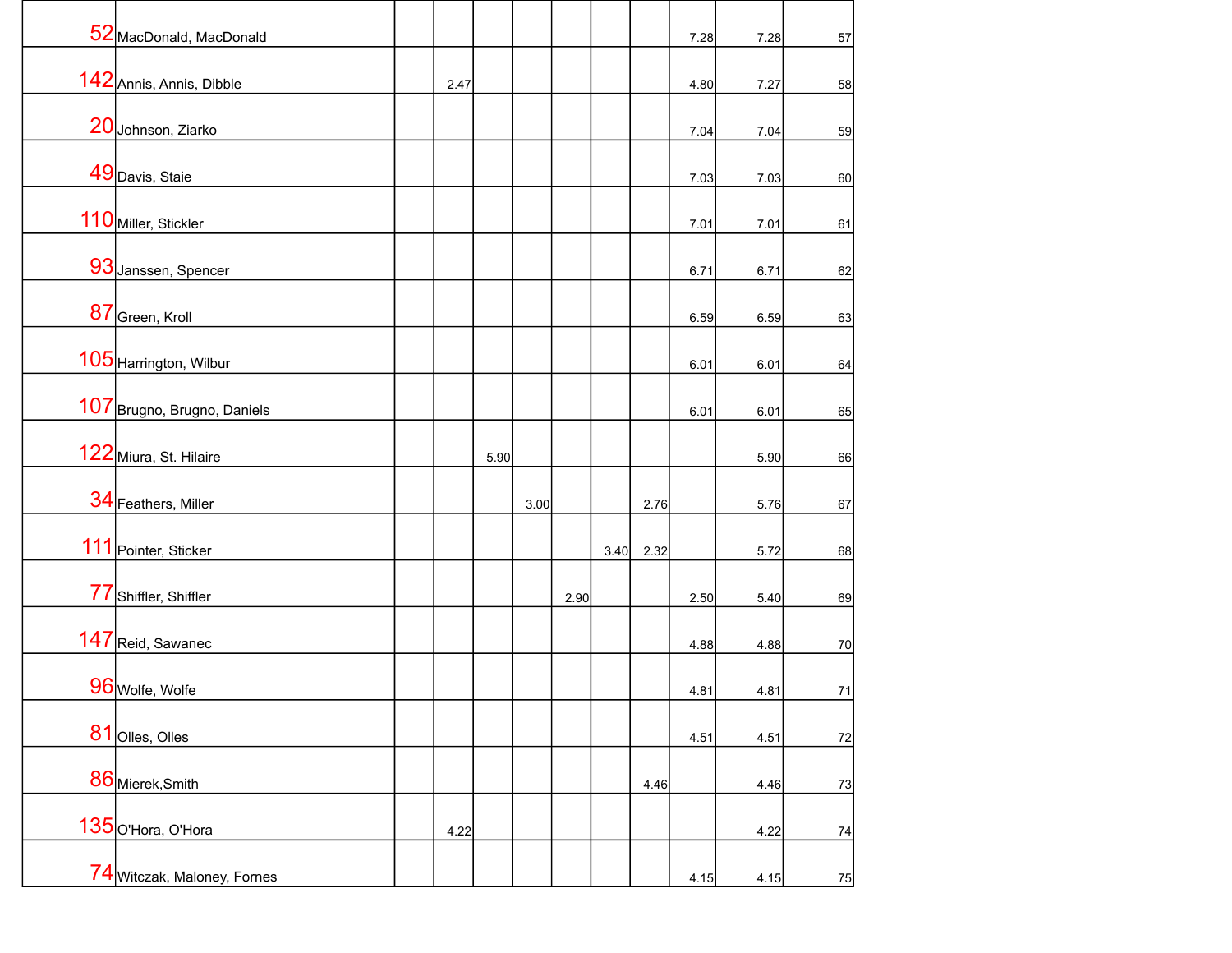| 113 Kallay, Pilawa, Walter        |      |      |      |      | 4.02 | 4.02 | 76         |
|-----------------------------------|------|------|------|------|------|------|------------|
| 137 Smith, Ziegler, Ziegler       | 3.97 |      |      |      |      | 3.97 | $77$       |
| 120 Kolb, Smiley, Umbriac         |      |      |      |      | 3.79 | 3.79 | ${\bf 78}$ |
| 143 Uttaro Uttaro, Uttaro         |      | 3.77 |      |      |      | 3.77 | 79         |
| 71 Piersall, Skinner, Wolfe       |      |      |      |      |      |      |            |
|                                   |      |      |      |      | 3.74 | 3.74 | 80         |
| 50 Conklin, Harrington            |      |      |      |      | 3.62 | 3.62 | 81         |
| 80 Ayers, Heller, Walsh           |      | 3.42 |      |      |      | 3.42 | 82         |
| 39 Rapp, Rapp, Rapp               |      |      |      | 3.34 |      | 3.34 | 83         |
| 88 Gibbons, Gibbons               |      |      | 3.32 |      |      | 3.32 | 84         |
| 61 Daniels, Daniels, Daniels      |      |      |      | 3.11 |      | 3.11 | 85         |
| 98 Goddard, Jackson, Jackson      |      |      | 2.61 |      |      | 2.61 | 86         |
| 14 Boicourt, Boicourt             |      |      | 2.42 |      |      | 2.42 | 87         |
| 37 Skirment                       |      |      |      |      | 2.02 | 2.02 | 88         |
| 4Bryan, Neenan                    |      |      |      |      |      | 0.00 | 89         |
| 6 Springman, Springman, Springman |      |      |      |      |      | 0.00 | $90\,$     |
| Standen, Standen                  |      |      |      |      |      | 0.00 | 91         |
| 8 Mang, Mang                      |      |      |      |      |      | 0.00 | 92         |
| 13 Terhune, Corrigan, Janack      |      |      |      |      |      | 0.00 |            |
|                                   |      |      |      |      |      |      | 93         |
| 15 Sorensen, Thies                |      |      |      |      |      | 0.00 | 94         |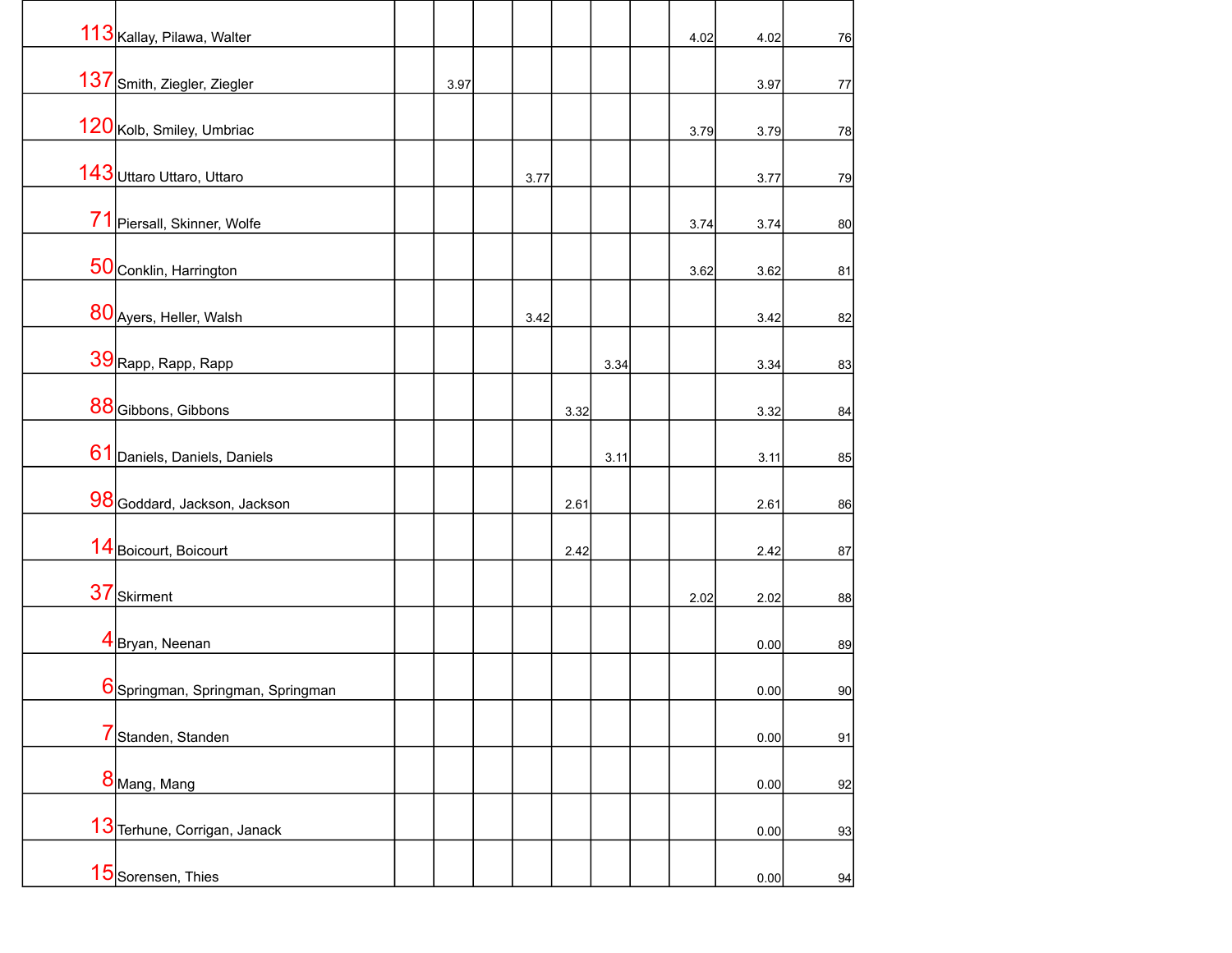|    | 18 Fisher, Mitch                 |  |  |  |  | 0.00 | 95                |
|----|----------------------------------|--|--|--|--|------|-------------------|
|    |                                  |  |  |  |  |      |                   |
| 21 | Swinegar, Swinegar               |  |  |  |  | 0.00 | 96                |
|    | 25 Lamey, Raudabaugh, Shaffer    |  |  |  |  |      |                   |
|    |                                  |  |  |  |  | 0.00 | 97                |
|    | 26 MacDonald, Poorman            |  |  |  |  | 0.00 | 98                |
|    |                                  |  |  |  |  |      |                   |
|    | 28 Covey, Suchnick               |  |  |  |  | 0.00 | 99                |
|    |                                  |  |  |  |  |      |                   |
|    | 30 Bator, Secor                  |  |  |  |  | 0.00 | 100               |
|    | 36 Dotzol, Dotzol, Kozelsky      |  |  |  |  | 0.00 | $101$             |
|    |                                  |  |  |  |  |      |                   |
|    | 42 Brown, Leuer                  |  |  |  |  | 0.00 | 102               |
|    |                                  |  |  |  |  |      |                   |
|    | 43 Reynolds, Robinson            |  |  |  |  | 0.00 | 103               |
|    |                                  |  |  |  |  |      |                   |
|    | 48 Fisher, Phillips              |  |  |  |  | 0.00 | 104               |
| 51 | Toti, Toti                       |  |  |  |  | 0.00 | 105               |
|    |                                  |  |  |  |  |      |                   |
|    | 53 Barnes, Doyle, Crean          |  |  |  |  | 0.00 | 106               |
|    |                                  |  |  |  |  |      |                   |
|    | 54 Garcia, O'Grady               |  |  |  |  | 0.00 | 107               |
|    |                                  |  |  |  |  |      |                   |
|    | 55 Llewellyn, Microni            |  |  |  |  | 0.00 | 108               |
|    | 56 Green, Green                  |  |  |  |  | 0.00 | 109               |
|    |                                  |  |  |  |  |      |                   |
| 57 | Dehn, Dehn                       |  |  |  |  | 0.00 | 110               |
|    |                                  |  |  |  |  |      |                   |
|    | 58 Abbatiello, DeVries           |  |  |  |  | 0.00 | 111               |
|    | 59 Falvo, Hubbard                |  |  |  |  |      |                   |
|    |                                  |  |  |  |  | 0.00 | 112               |
|    | 60 Liberatore, Liberatore, Lobur |  |  |  |  | 0.00 | $\underline{113}$ |
|    |                                  |  |  |  |  |      |                   |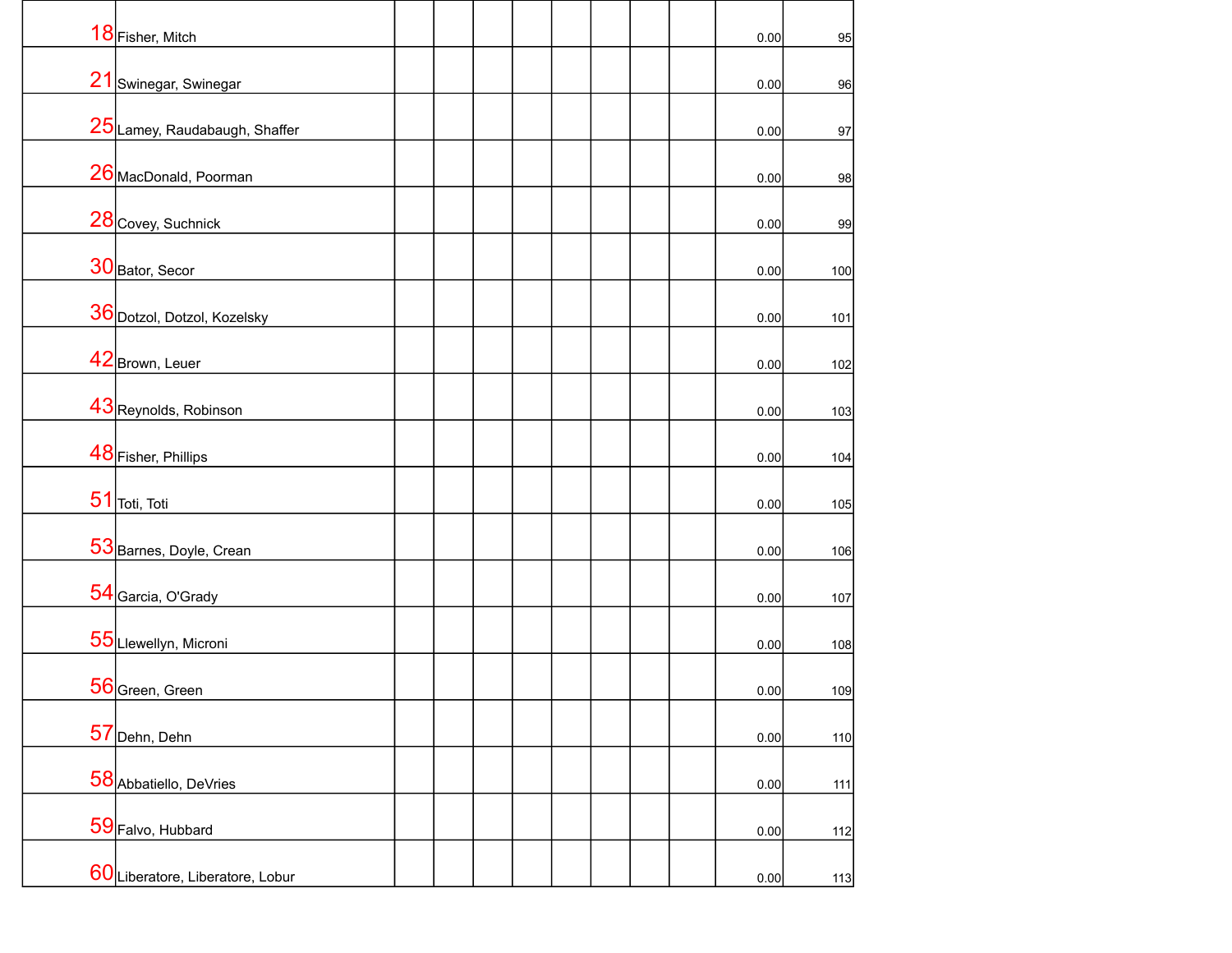| 63 Evans, Griesmyer             |  |  |  | 0.00 | 114 |
|---------------------------------|--|--|--|------|-----|
| 66 Mergenhagen, Mergenhagen     |  |  |  | 0.00 | 115 |
|                                 |  |  |  |      |     |
| 67 Vaadi, Vaadi                 |  |  |  | 0.00 | 116 |
| 68 Gradwick, Reynolds, Sick     |  |  |  | 0.00 | 117 |
| 69 Boczar, Colarusso, Włodyka   |  |  |  | 0.00 | 118 |
| 70 Baylor, Baylor               |  |  |  | 0.00 | 119 |
| 72 Doucette, Griesmyer          |  |  |  | 0.00 | 120 |
| 76 Manning, Manning, Manning    |  |  |  | 0.00 | 121 |
| 78 Wilson, VanSteenburg         |  |  |  | 0.00 | 123 |
| 79 Christie, Repman             |  |  |  | 0.00 | 124 |
| 84 Fargnoli, Race               |  |  |  | 0.00 | 125 |
| 85 Potteiger, Wells, Wells      |  |  |  | 0.00 | 126 |
| 89 Chartier, Coyle              |  |  |  | 0.00 | 127 |
| 90 NO SHOWS                     |  |  |  | 0.00 | 128 |
| 91 Chipolis, Chipolis, Chipolis |  |  |  | 0.00 | 129 |
| 92 OUT-BOAT ISSUES              |  |  |  | 0.00 | 130 |
| 103 Bauer, Shew, Gronowski      |  |  |  | 0.00 | 131 |
| 106 Tarantella, Zgurich         |  |  |  | 0.00 | 132 |
| 108 Davenport, Davenport, Zsabo |  |  |  | 0.00 | 133 |
|                                 |  |  |  |      |     |